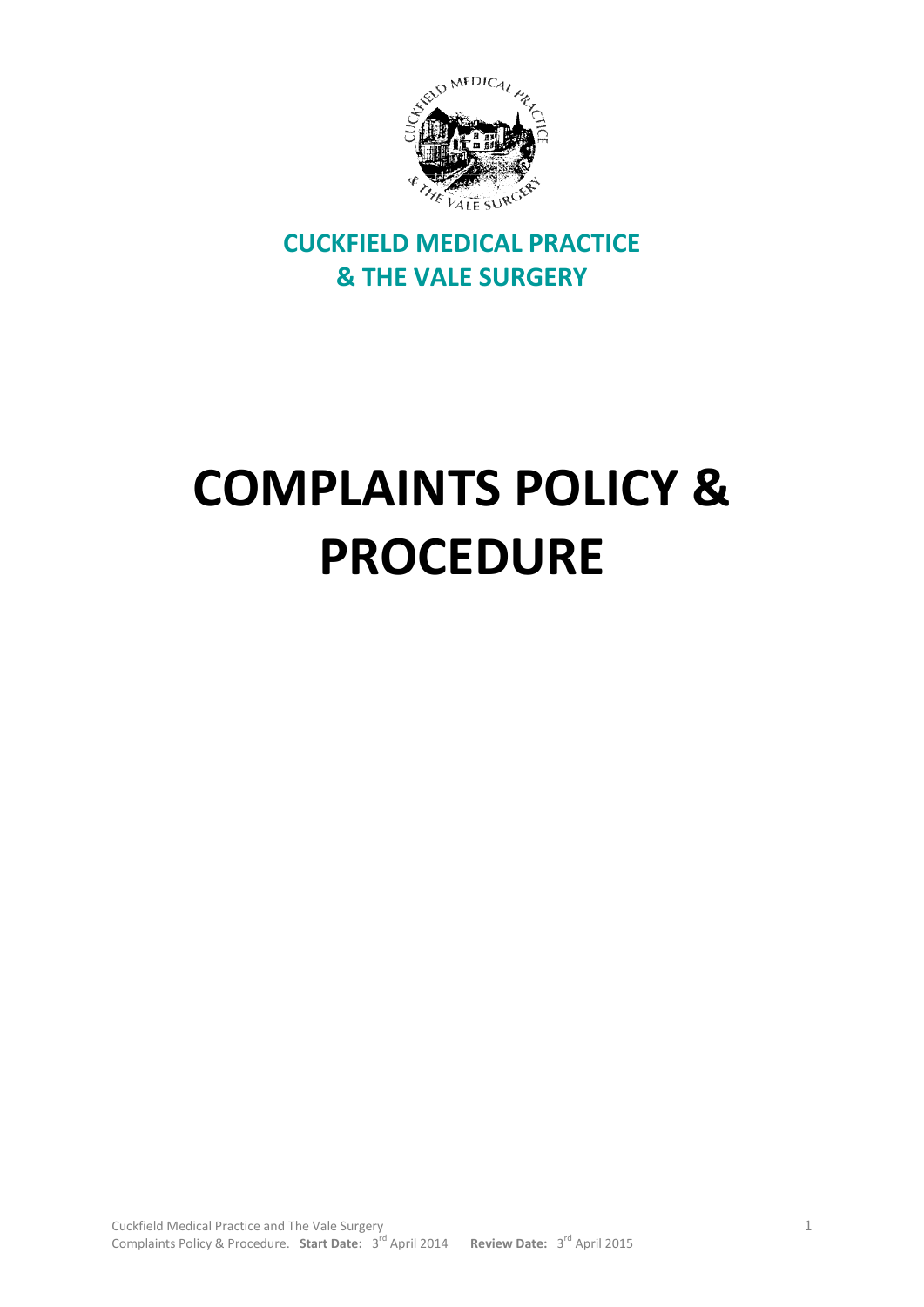# **CONTENTS**

|      | Contents                                        | Page |
|------|-------------------------------------------------|------|
|      | Introduction                                    |      |
| 1.0  | <b>NHS Complaints Regulations</b>               | 3    |
| 2.0  | Who is entitled to make a complaint             | 3    |
| 3.0  | When to make a complaint                        | 4    |
| 4.0  | How to submit a complaint                       | 4    |
| 5.0  | Procedure if you speak to us about a complaint  | 5    |
| 6.0  | How we will handle your complaint               | 5    |
| 7.0  | If you put your complaint in writing            | 5    |
| 8.0  | If you do not accept our conclusions            | 5    |
| 9.0  | Contacts and further information                | 6    |
| 10.0 | More information about NHS Complaints procedure | 6    |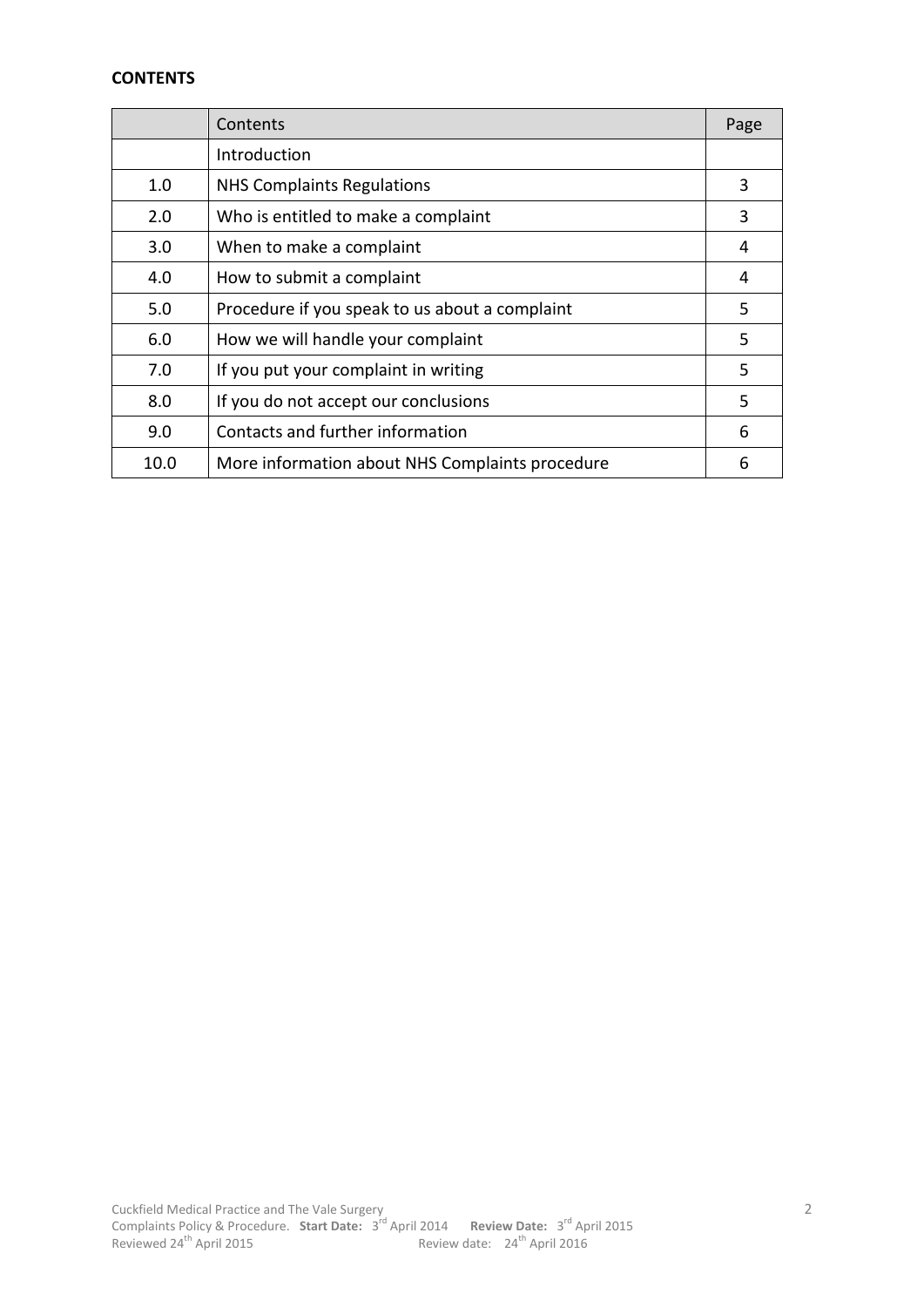# **CUCKFIELD MEDICAL PRACTICE & THE VALE SURGERY**

# **COMPLAINTS POLICY & PROCEDURES**

#### **INTRODUCTION**

Cuckfield Medical Practice is committed to achieving the highest standards of care for all its patients, service users and their representatives. If mistakes do occur we need to put them right and prevent them from happening again. We can only do this if you tell us if something is not right. This policy explains the procedure we will follow where a complaint is made about our services. Complaints are an important part of the feedback process and help us maintain and improve our standards. We also welcome positive comment and constructive suggestions which are just as important.

# **1.0 NHS COMPLAINTS REGULATIONS**

We are required to follow the requirements of the **Local Authority Social Services and National Health Service Complaints (England) Regulations 2009**. Our Complaints Policy complies with and exceeds the minimum standards set out in these Regulations. Information about accessing the Regulations and contact details are shown on page three. The Regulations require us to appoint a Responsible Person to take overall responsibility for complaints and a Complaints Manager to manage the procedure.

# **2.0 WHO IS ENTITLED TO MAKE A COMPLAINT**

You may make a complaint under NHS Regulations if you are unhappy or concerned about any aspect of our services. We will follow the procedures described below if you:

- **2.1** Receive or have previously received medical services from us or;
- **2.2** Are someone affected by something we have done or have failed to do, or;

#### **2.3 Are a representative of someone described above who:**

- 2.3.1 has died, or
- 2.3.2 is a child or
- 2.3.3 cannot complain themselves because of:
	- a. a physical or mental incapacity or
	- b. has asked you to act on your behalf

# **2.4 Complaining on behalf of someone else**

Please note that we keep strictly to the rules of medical confidentiality. If you are complaining on behalf of someone else, we have to know that you have their permission to do so. A note signed by the person concerned will be needed, unless they are incapable (because of illness) of providing this.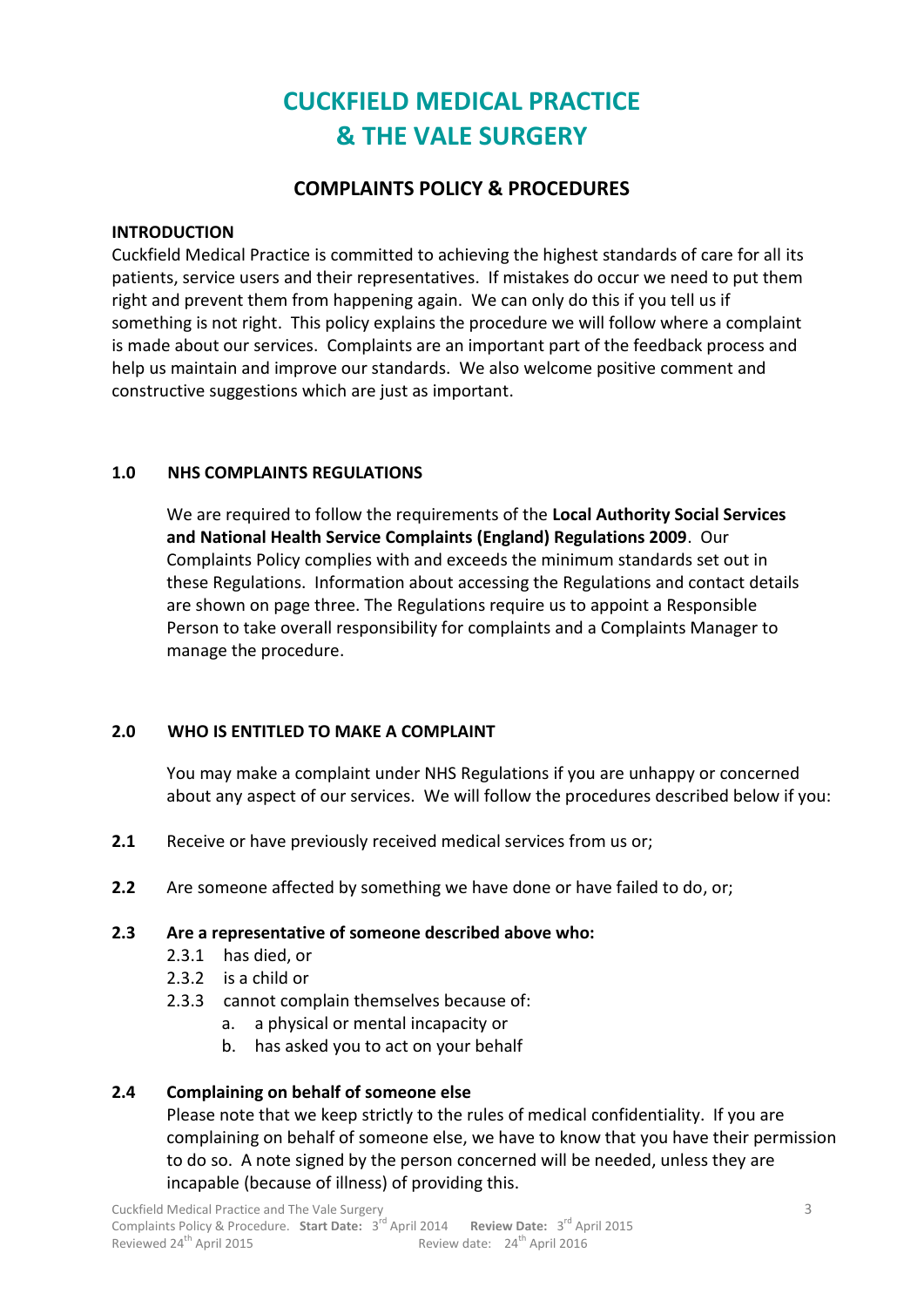#### **3.0 WHEN TO MAKE A COMPLAINT**

- **3.1** You can raise a complaint under this procedure at any time up to 12 months after either the matter you wish to complain about occurred or 12 months after it came to your notice.
- **3.2** If your complaint is made after more than 12 months we will still investigate if there is good reason why the complaint was not made earlier and if it is still possible to investigate the matter fairly.
- **3.3** It is usually easier to resolve a problem if it is reported immediately after it occurs. Delay may make the investigation difficult.

#### **4.0 HOW TO SUBMIT A COMPLAINT**

#### **4.1 You can report concerns or complaints in any of the following ways:**

- 4.1.1 Talk to a doctor, nurse, a member of the administration team or the Practice Manager;
- 4.1.2 Write to or email our Practice Manager;
- 4.1.3 Alternatively, you may raise your complaint directly with NHS England.
- **4.2** If you feel that you need help in setting out your complaint you can ask for advocacy help. See page 3 for details of the resources available to help you.

# **5.0 IF YOU SPEAK TO US ABOUT A COMPLAINT**

Our aim, where possible, is to resolve it orally within one working day. We will discuss the matter with you in person or by telephone. We will then write to you or, if you prefer, email you to confirm what we have said and how the matter has been resolved.

#### **6.0 HOW WE WILL HANDLE YOUR COMPLAINT**

- **6.1 Investigation and handling of complaints is supervised by our Practice Manager whose job is to:**
	- 6.1.1 record the complaint and decide how best to handle it
	- 6.1.2 investigate or arrange for someone else appropriate to investigate
	- 6.1.3 keep in touch with you about the progress of the investigation
	- 6.1.4 report to you on the result of the investigation
	- 6.1.5 consider, with staff and managers, what we need to do to put matters right
	- 6.1.6 see what lessons we can learn for the future
- **6.2** You may contact the Practice Manager by phone, letter or email.
- **6.3** How we handle your complaint depends on how it is received and on your own preferences.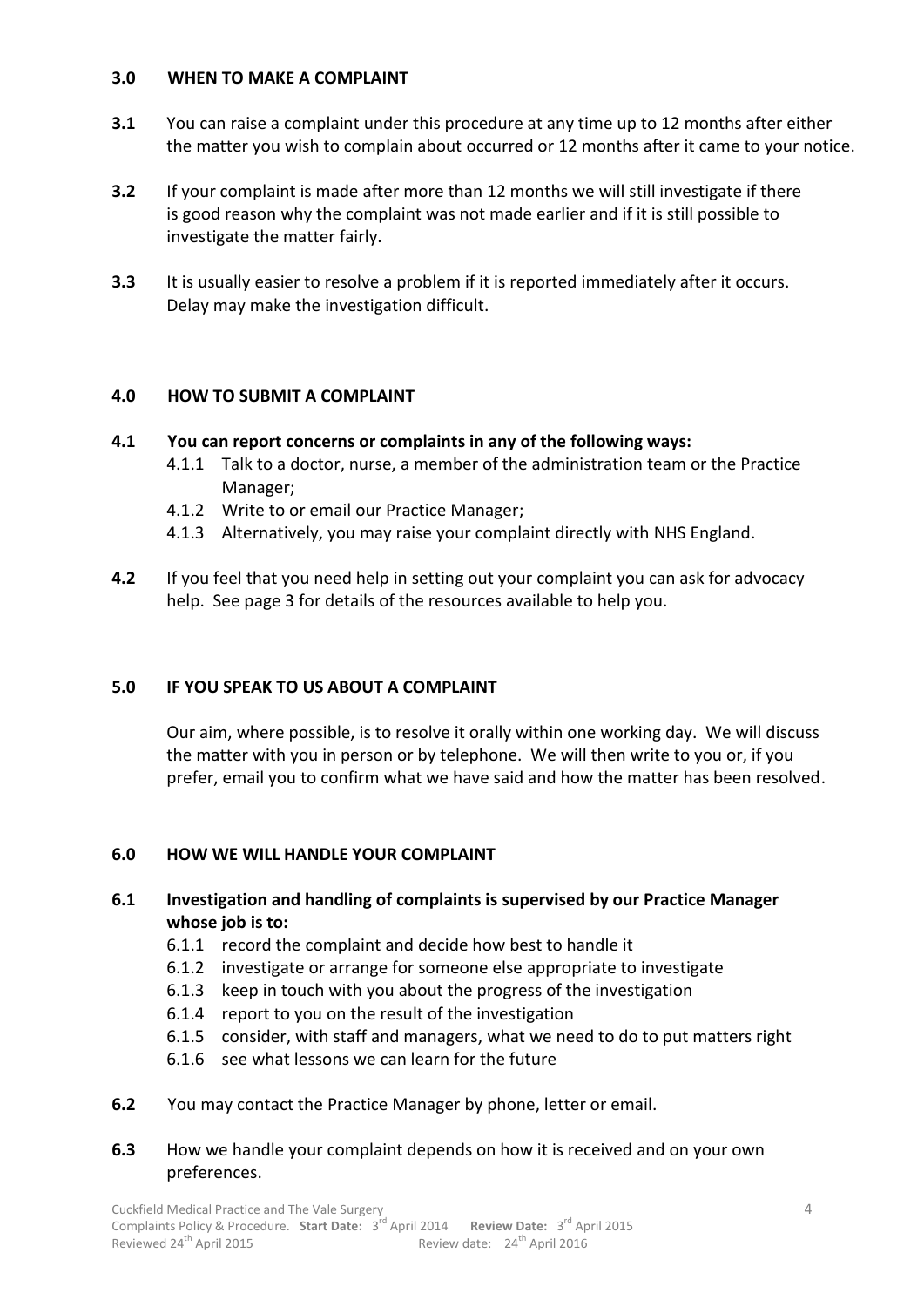## **7.0 IF YOU PUT YOUR COMPLAINT IN WRITING**

- **7.1** We will aim to reply within three working days acknowledging your complaint and stating how we propose to handle to the matter and the expected timescale.
- **7.2** All complaints are thoroughly investigated to ensure that we reach a clear understanding of what has happened. The investigation is carried out by someone not directly involved to ensure fairness.
- **7.3** Where possible we will try to speak to you personally rather than rely on what you write. Talking about a problem can help us reach a better understanding of the complaint and how you have been affected.
- **7.4** We will aim to complete our investigation and report to you promptly. Most complaints can be resolved within a few days, but should we need more time we will regularly keep you informed of progress. We are required under the Regulations to write to you with our findings within six months of receiving your complaint. However, we would require this period of time only rarely and for the most serious complaints.
- **7.5** When we have completed the investigation we will write to you setting out our findings. Where appropriate we will make proposals for putting the matter right. We will also tell you the steps we will introduce to prevent the problem from occurring again.

#### **8.0 IF YOU DO NOT ACCEPT OUR CONCLUSIONS**

#### **8.1 If you do not accept the conclusions in our response the following options are available:**

- 8.1.1 Write to us explaining why you disagree. We will then arrange for a review of the findings to be carried out either by another senior staff member or by an external expert. We will follow the principles above as regards communication with you during this review. If you are still not satisfied with our conclusions you may appeal to the Health Service Ombudsman.
- 8.1.2 If you do not wish to use our internal review option or if you agree to an internal review but are not happy with the outcome you may pass your complaint to the Health Service Ombudsman.